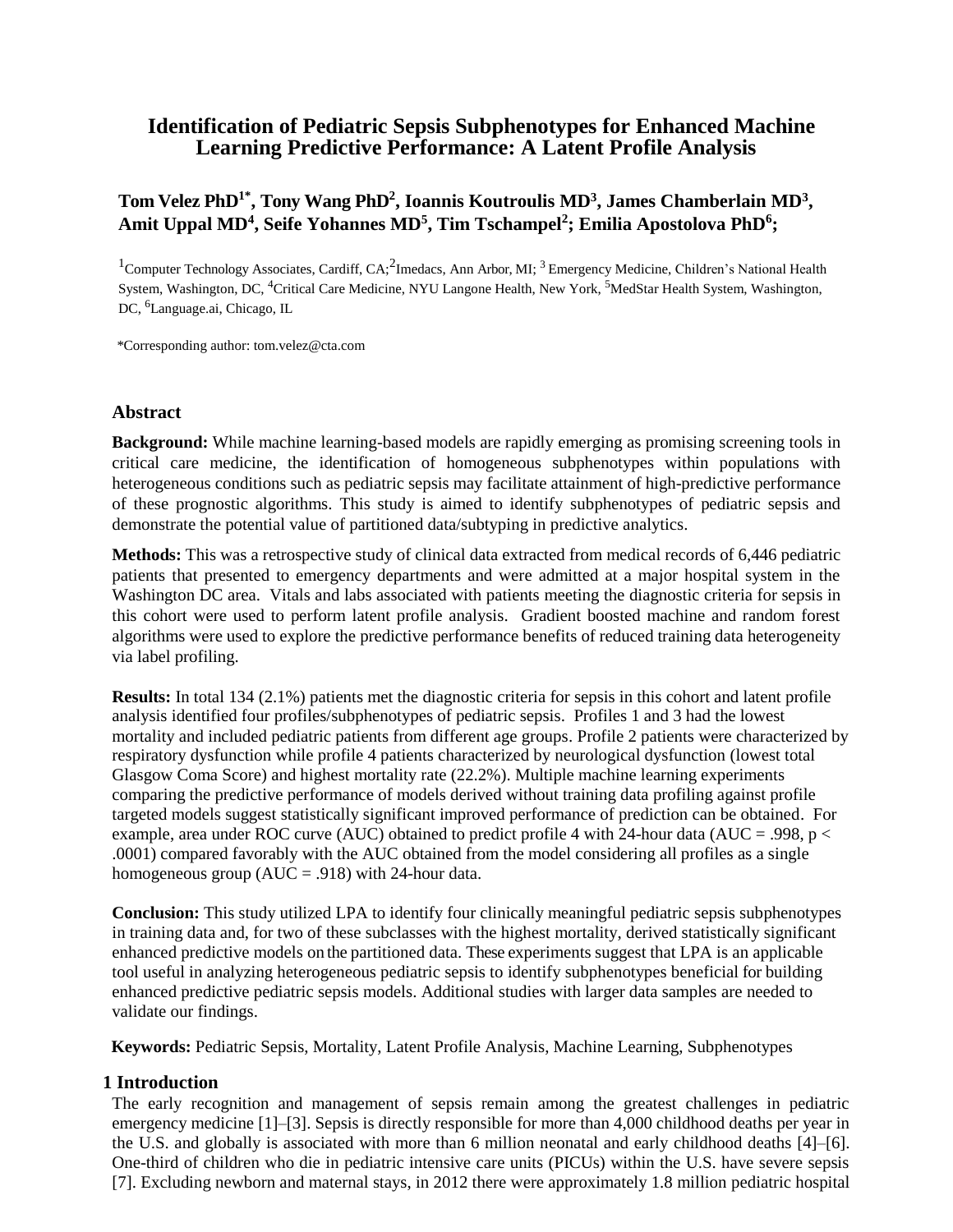admissions in the U.S., with an aggregated hospital annual cost of more than \$20B [8]. Over 70% of these hospitalizations occurred in general hospitals as opposed to freestanding children's hospitals. [9]

Early recognition and timely, aggressive therapy are of pivotal importance to improve the outcomes of pediatric sepsis patients [1]–[5]. However the automated discrimination of the critically ill from normal pediatric patients presenting with abnormal temperature in the emergency department (ED) is challenging for several reasons [14][15]. Current pediatric sepsis screening tools are largely based on systemic inflammatory response syndrome (SIRS) criteria [16], designed to maximize sensitivity, while exhibiting poor specificity [17] and positive predictive value (PPV) [18], prompting modifications to improve specificity and PPV [19]. Although the recent consensus-based redefinition of adult sepsis (Sepsis-3) [20] selected the sequential organ failure assessment (SOFA) scoring system to address poor SIRS specificity, the derivation and validation of age-adjusted SOFA based screening tools for use in pediatrics [21] remain incomplete. Supervised machine learning (ML) sepsis predictive algorithms with the potential to improve the screening performance of rule-based systems have been proposed [22] [23], while generally limited by lack of large samples of high quality training data [23], i.e. accurately identified sepsis. Moreover, sepsis is highly heterogeneous, with variable clinical presentations depending on the initial site of infection, the stage of sepsis at presentation, causative organism, pattern of acute organ dysfunction (OD), and underlying health status of the patient [24]. Such heterogeneity in population implies heterogeneity in relationships between explanatory and response variables within partitions, potentially posing serious challenges in predictive model building seeking to identify common explanatory data patterns in observed data associated with an outcome [25].

The basic concept of precision medicine is the identification of subphenotypes of patients based on characteristics such as medical history, genetic makeup or electronic health record data (EHR), that will respond to subgroup-targeted personalized drugs or treatments [26]. Many efforts have been made to identify sepsis subphenotypes by using genomics and transcriptomics [27]. While genotyping is not currently routinely performed in daily clinical practice, recent large cohort studies indicate that unsupervised clustering analytics using routinely available clinical data extracted from EHRs may be useful to identify clinically useful partitions towards reducing heterogeneity in syndromic diseases. Specifically, well-validated mixture modeling statistical techniques such as Latent Class Analysis (LCA) [28] and Latent Profile Analysis (LPA) [29]-[30] that aim to recover hidden groups within observed data have been used with readily available clinical data to detect potentially useful subphenotypes associated with different mortality outcomes and response to treatment in adult sepsis [31] [32] and acute respiratory distress syndrome (ARDS) [33].

To our knowledge, current ML algorithms used to predict sepsis do not yet target homogeneous subphenotypes in sepsis populations, and in general ignore most of existing sepsis domain knowledge [34]. The predictive performance benefits of incorporating prior knowledge such as subphenotype diversity into modern ML algorithms are not well understood [35].

In this study, we integrate prior knowledge of the heterogeneity in a pediatric sepsis population into predictive model building by identifying subphenotypes that share common underlying pathophysiology as statistically expressed in observed clinical data (e.g. vitals signs, laboratory measurements). Specifically, we hypothesize that using LPA-identified subphenotypes of sepsis subjects [32] in training data to build predictive models on more homogeneous partitioned data [25] will result in improved predictive validity when compared to models derived from treating all patients as a single homogeneous group. Prior work has demonstrated the value of problem domain classification semantics in the enhancement of mortality risk predictive models [36]. For pediatric sepsis LPA and predictive modeling, following IRB approval, we retrospectively analyzed data abstracted from medical records of 6,446 pediatric patients presenting to one of six MedStar Health System admitting facilities in the DC-Baltimore metropolitan area that occurred from 2013-2018. The median age of this cohort was 9 years with an average length of stay (LOS) of 85.49 hrs.

# **2 Methods and Results: LPA**

# **2.1 Data for Latent Profile Analysis**

For this study, sepsis was defined as a life-threatening organ dysfunction caused by a dysregulated host response to infection per Sepsis-3 definition [20]. To identify sepsis cases we adopted the method used by Zhang [32], and screened for patients with documented or suspected infection, plus the presence of organ dysfunction. ICD diagnosis codes for a bacterial or fungal infection were used to define infection (see Table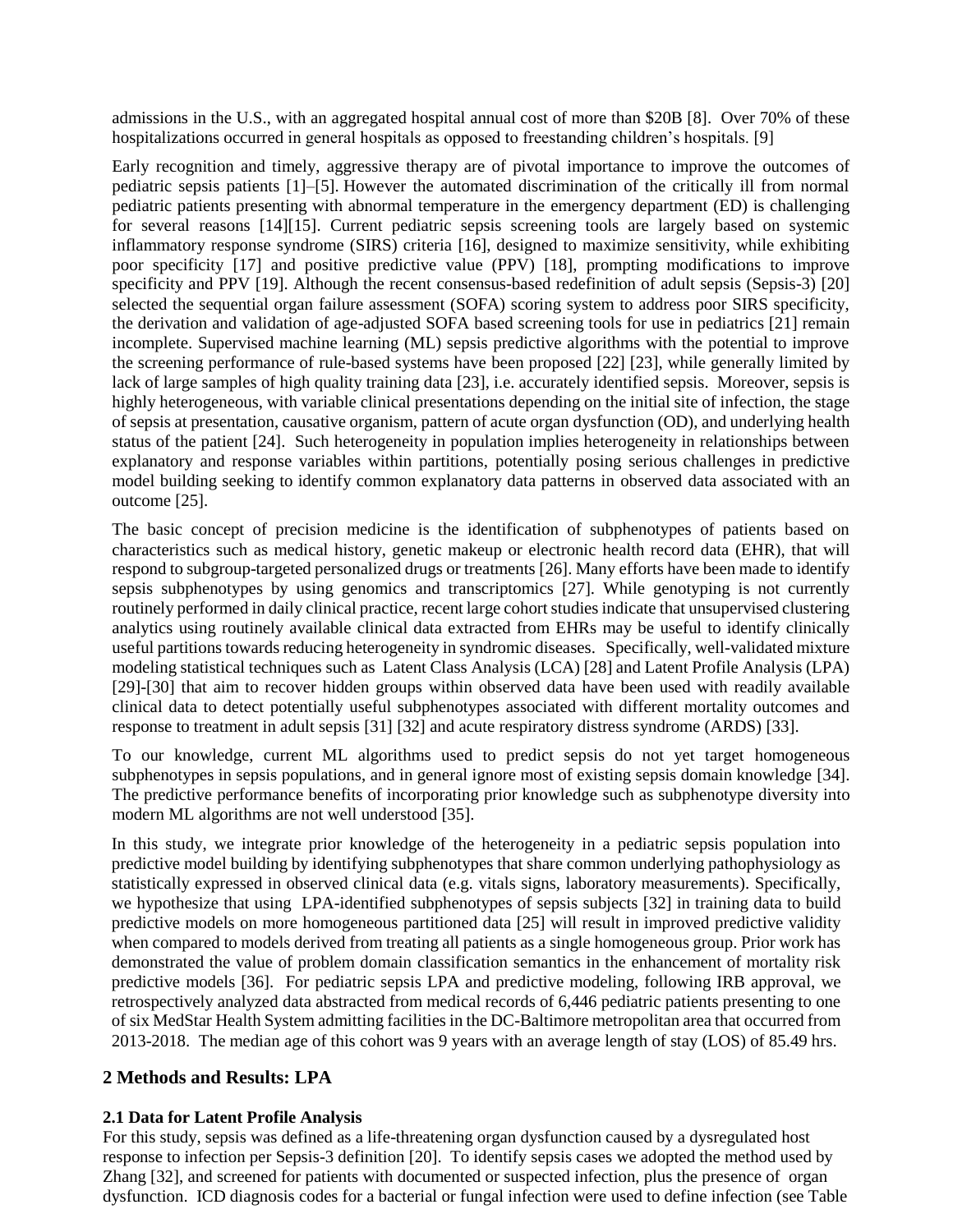A3 in Appendix for SQL used to detect ICD-9 infection codes Zhang [32]; ICD-10 equivalents were used for post-2015 encounters). Similarly ICD diagnosis and/or procedure codes (identifying mechanically ventilated patients) were used to identify organ dysfunction [32]. A patient was defined to have organ dysfunction if he or she had ICD-9 code (or ICD-10 equivalents) as follows: unspecified thrombocytopenia (287.5), hypotension (458.9), acute and subacute necrosis of liver (570), acute kidney failure (584.9), anoxic brain damage (348.1), shock without mention of trauma (785.59), encephalopathy (348.30), transient mental disorders due to conditions classified elsewhere (293.9), secondary thrombocytopenia (287.49), other and unspecified coagulation defects (286.9), defibrination syndrome (286.6), and hepatic infarction (573.4). If mechanical ventilation (procedures ICD code: 96.70, 96.71, 96.72) was required, it was also defined as organ dysfunction.

Using the definition, 134 (2.1%) of the 6446 pediatric patients meet the diagnostic criteria for sepsis. In seeking pediatric sepsis subphenotypes, we sought to use clinical features following onset in our LPA analysis. The determination of time points of sepsis onset for sepsis patients was based on age-adjusted SOFA criteria [21], shown as a concept map in Fig. 1. Onset time was defined as the time when any component in age-adjusted SOFA was found abnormal.



**Figure 1 Sepsis-3 criteria concept map: Age-adjusted SOFA score**

# **2.2 Latent Profile Analysis**

All available post-onset clinical data and lab measurements of 134 sepsis patients were considered as profile-defining variables in the LPA modelling; profiling was conducted without consideration of clinical outcomes. Details on clinical variable selection, data cleaning and a complete list of the clinical variables included in the LPA models are listed in Table 1. Unless specified, medians of measurements were extracted. Median imputation was applied to each variable with missing values. Given the small sample size we were unable to exclude features with large amounts of missing data. To select a model fitting the data best, a series of Latent profile models with different number of components are fitted, and Bayesian Information Criteria (BIC) is used for model selection [37].

Latent profile model estimation is based on Gaussian finite mixture modelling methods [38]. It assumes that the population is composed of a finite number of components. Mixture model parameters, i.e. components'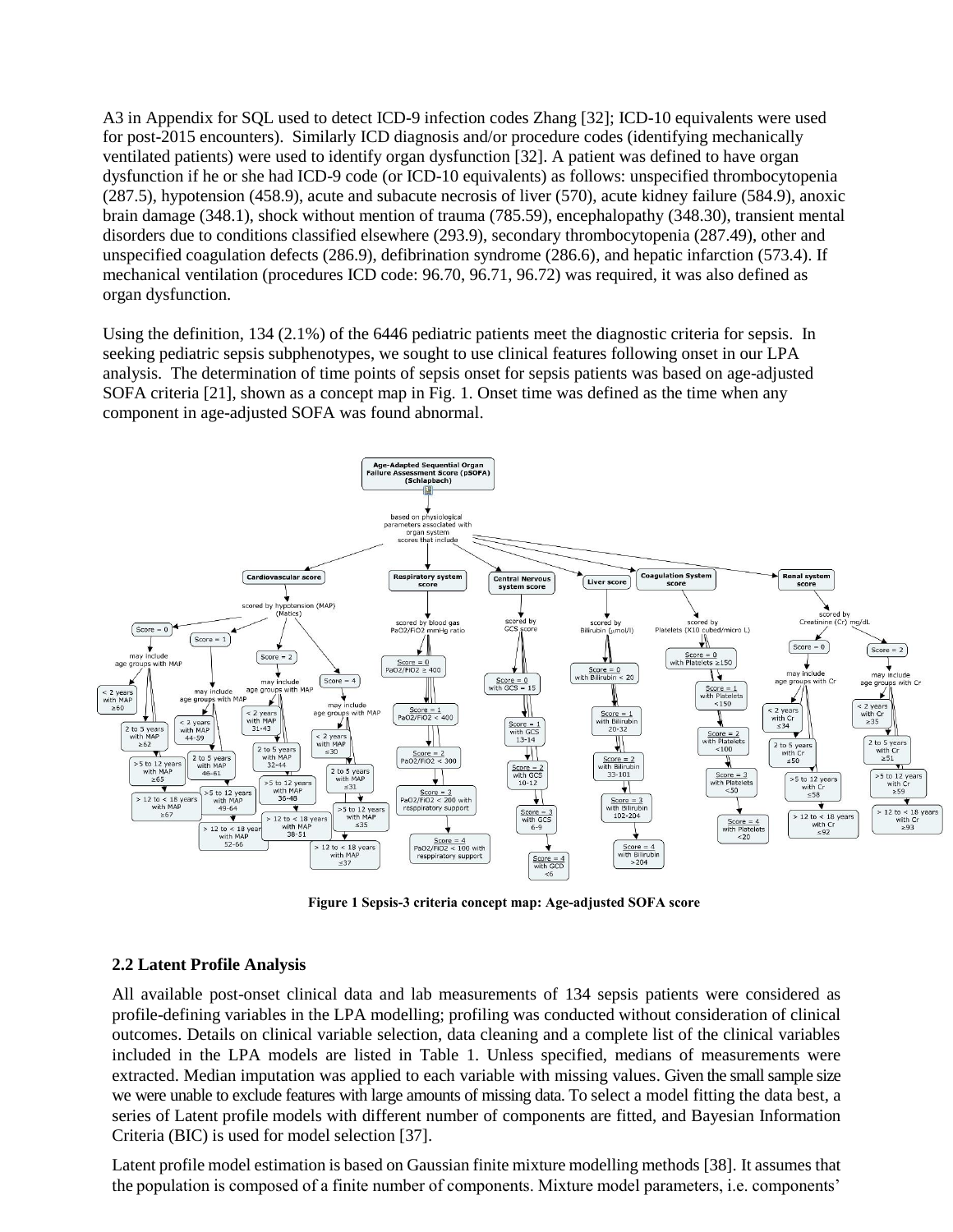means, covariance structure, and mixing weights, are obtained via the expectation maximization (EM) algorithm. Before LPA modeling, Yeo-Johnson power transformation [39] is applied to ensure approximate normality of continuous variables.

| Variable                      | %missing | Mean  | <b>SD</b> | Min   | Median | Max     |
|-------------------------------|----------|-------|-----------|-------|--------|---------|
| Age, yrs.                     | 0.0      | 10.3  | 7.2       | 0.0   | 11.5   | 18.0    |
| Bicarbonate, mmol/L           | 3.7      | 21.1  | 5.5       | 5.0   | 22.0   | 44.0    |
| Bilirubin, mg/dL              | 17.2     | 3.0   | 6.9       | 0.1   | 0.6    | 39.3    |
| Chloride, mmol/L              | 3.7      | 106.7 | 6.6       | 88.0  | 106.0  | 128.0   |
| Creatinine, mg/dL             | 3.7      | 0.8   | 0.5       | 0.2   | 0.7    | 3.7     |
| GCS                           | 46.3     | 11.2  | 4.5       | 3.0   | 14.0   | 15.0    |
| Eye Opening Response, GCS     | 46.3     | 2.8   | 1.3       | 1.0   | 3.0    | 4.0     |
| Best Motor Response, GCS      | 46.3     | 4.8   | 1.8       | 1.0   | 6.0    | 6.0     |
| Best Verbal Response, GCS     | 46.3     | 3.5   | 1.9       | 1.0   | 5.0    | $5.0\,$ |
| Glucose mg/dL                 | 79.1     | 164.8 | 107.1     | 70.0  | 125.0  | 600.0   |
| Hematocrit, %                 | 3.0      | 34.4  | 6.7       | 15.2  | 34.5   | 51.0    |
| Heart rate, /min              | 9.0      | 119.5 | 29.9      | 50.0  | 119.5  | 195.0   |
| <b>INR</b>                    | 35.1     | 1.6   | 0.9       | 0.9   | 1.3    | 5.8     |
| MAP, mmHg                     | 2.2      | 77.6  | 17.2      | 43.7  | 78.3   | 131.0   |
| PaCO2, mmHg                   | 64.9     | 39.4  | 11.2      | 10.0  | 39.0   | 71.0    |
| PaO2, mmHg                    | 65.7     | 142.8 | 107.8     | 24.0  | 111.0  | 443.0   |
| рH                            | 57.5     | 7.3   | 0.1       | 6.9   | 7.4    | 7.7     |
| Platelet, x10 <sup>9</sup> /L | 3.0      | 224.9 | 150.5     | 8.0   | 210.5  | 821.0   |
| Potassium, mmol/L             | 3.7      | 4.1   | 0.8       | 2.6   | 4.0    | 6.9     |
| PTT, s                        | 50.0     | 38.5  | 14.2      | 23.5  | 34.3   | 89.8    |
| Respiratory rate, /min        | 3.0      | 26.4  | 11.2      | 14.0  | 24.0   | 72.0    |
| Sodium, mmol/L                | 3.7      | 139.1 | 5.7       | 122.0 | 139.0  | 154.0   |
| Temperature, °C               | 23.9     | 37.4  | 1.1       | 35.7  | 37.0   | 40.0    |

#### **Table 1. Basic statistics of variable used in LPA**

# **2.3 LPA Results**

BIC criterion suggests a 4-component VEI model (i.e. diagonal, varying volume, and equal shape) fits the data best (Figure 2). Numbers of patients assigned into subphenotypes are 33 in subphenotype 1, 35 in subphenotype 2, 39 in subphenotype 3, and 27 in subphenotype 4.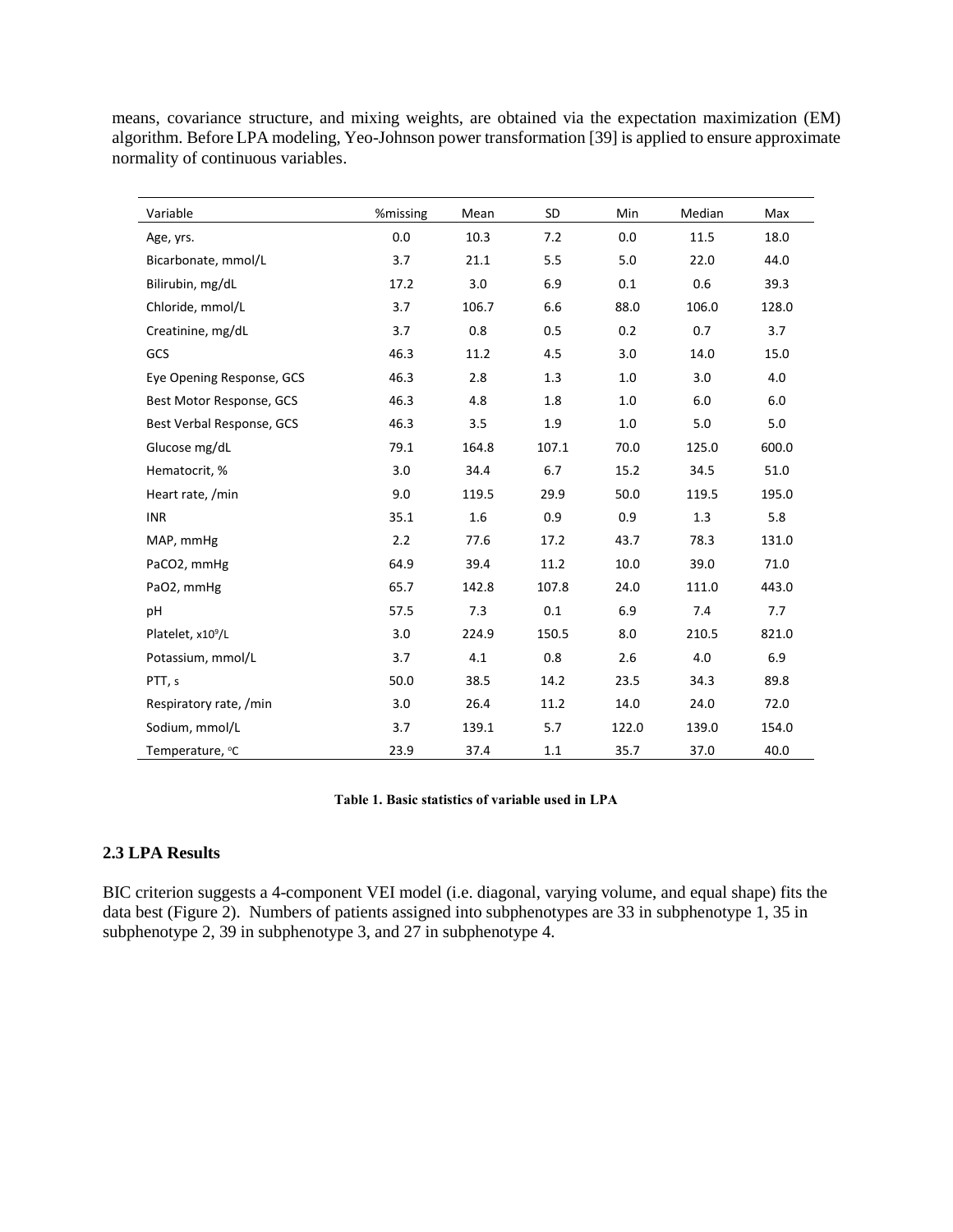

**Figure 2 Models, number of profiles, and corresponding BIC. (See Appendix Table A1 for more information about model indices in legend).**

Table 2 and Fig. 3 (box plots of distribution of clinical features**)** shows differences in clinical features between profiles. Profiles 1 and 3 had the lowest mortality and included pediatric patients from different age groups. Profile 4 patients characterized by neurological dysfunction (lowest GCS total score) and highest mortality rate (22.2%); profile 2 characterized by respiratory dysfunction (low PaO2). Both profiles 2 and 4 patients had significant more vasopressor use, while profile 2 patients had lowest mean blood pressure.

| Variable,<br>mean(SD)/median(IQR) | Subphenotype 1          | subphenotype 2         | Subphenotype 3          | Subphenotype 4          | р       |
|-----------------------------------|-------------------------|------------------------|-------------------------|-------------------------|---------|
| n                                 | 33                      | 35                     | 39                      | 27                      |         |
| Age yrs.                          | 15.48 (3.03)            | 8.91(7.76)             | 3.44(3.12)              | 15.67 (4.65)            | < 0.001 |
| Platelet, x10 <sup>9</sup> /L     | 199.50 [144.75, 274.25] | 177.00 [73.50, 329.00] | 211.50 [116.75, 318.50] | 216.00 [100.00, 288.00] | 0.859   |
| PTT, s                            | 35.40 [32.70, 37.00]    | 36.40 [33.50, 47.20]   | 33.00 [29.62, 36.75]    | 30.30 [26.85, 37.95]    | 0.242   |
| <b>INR</b>                        | 1.20 [1.10, 1.30]       | 1.40 [1.30, 2.00]      | 1.20 [1.10, 1.30]       | 1.30 [1.20, 1.70]       | 0.003   |
| Creatinine*                       | $-0.10(0.13)$           | $-0.24(0.35)$          | $-0.40(0.24)$           | $-0.06(0.21)$           | < 0.001 |
| PaCO2, mmHg                       | 37.50 (2.12)            | 36.80 (12.98)          | 59.00 (NA)              | 40.87 (9.25)            | 0.470   |
| PaO2*                             | 1.96(0.31)              | 1.93(0.33)             | $2.25$ (NA)             | 2.15(0.27)              | 0.060   |
| Mean BP, mmHg                     | 78.19 (12.83)           | 74.76 (20.98)          | 75.65 (14.53)           | 83.85 (19.44)           | 0.189   |
| Chloride, mmol/L                  | 107.26 (4.53)           | 105.43 (8.78)          | 106.19 (5.37)           | 108.44 (6.82)           | 0.311   |
| pH                                | 7.35(0.05)              | 7.30(0.18)             | 7.35(0.10)              | 7.34(0.16)              | 0.746   |
| Bicarbonate, mmol/L               | 22.58 (2.88)            | 19.63 (7.98)           | 21.39 (4.74)            | 20.81 (4.23)            | 0.172   |
| Hematocrit, %                     | 34.06 (5.59)            | 33.83 (8.22)           | 33.03 (5.44)            | 37.36 (6.65)            | 0.065   |
| Temperature, °C                   | 37.58 (1.11)            | 37.33 (1.06)           | 37.30 (1.07)            | 37.20 (1.04)            | 0.596   |
| Glucose, mg/dL                    | 102.50 (4.95)           | 193.53 (133.64)        | 136.25 (41.96)          | 137.43 (65.11)          | 0.498   |
| Sodium, mmol/L                    | 139.16 (3.80)           | 137.91 (7.58)          | 137.81 (4.65)           | 142.41 (5.03)           | 0.005   |
| Potassium, mmol/L                 | 3.86(0.50)              | 4.19(0.89)             | 4.39(0.96)              | 3.98(0.73)              | 0.045   |
| HR, /min                          | 98.73 (23.70)           | 133.38 (28.01)         | 128.36 (25.97)          | 113.46 (30.18)          | < 0.001 |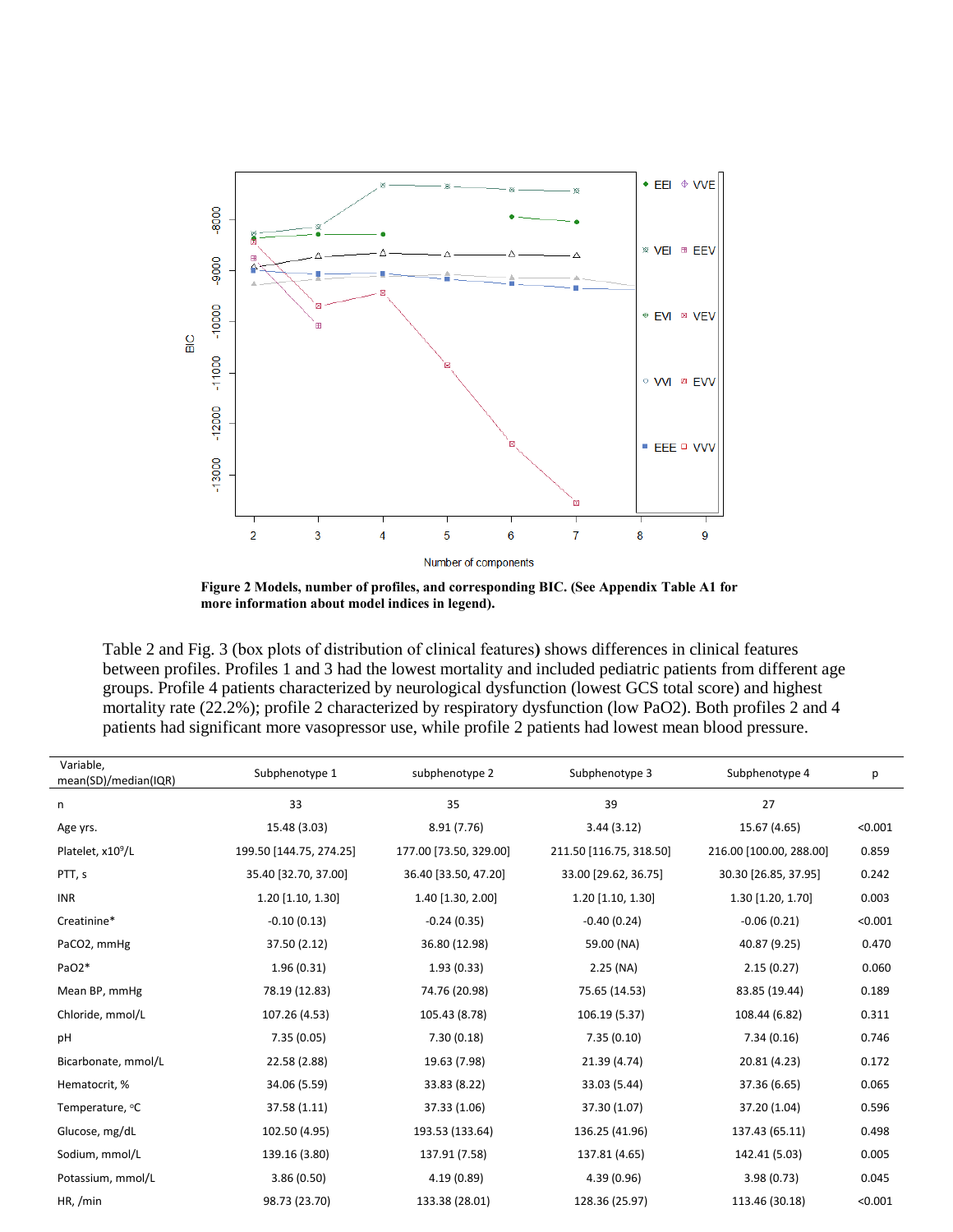| RR, /min              | 18.00 [18.00, 20.00] | 30.00 [20.00, 39.75] | 28.00 [24.00, 34.00] | 17.50 [16.00, 28.25] | < 0.001 |
|-----------------------|----------------------|----------------------|----------------------|----------------------|---------|
| Bilirubin, mg/dL      | $0.60$ [0.40, 0.80]  | $0.70$ [0.40, 3.65]  | $0.50$ [0.30, 1.20]  | $0.50$ [0.40, 0.80]  | 0.416   |
| Minimum GCS score     | 15.00 [15.00, 15.00] | 14.00 [14.00, 15.00] | 15.00 [14.00, 15.00] | 6.00 [3.00, 9.00]    | < 0.001 |
| GCS, min motor score  | 6.00 [6.00, 6.00]    | 6.00 [6.00, 6.00]    | 6.00 [6.00, 6.00]    | 4.00 [1.00, 5.00]    | < 0.001 |
| GCS, min verbal score | 5.00 [5.00, 5.00]    | 5.00 [5.00, 5.00]    | 5.00 [5.00, 5.00]    | 1.00 [1.00, 1.00]    | < 0.001 |
| GCS, min eye score    | 4.00 [4.00, 4.00]    | 3.00 [3.00, 4.00]    | 4.00 [4.00, 4.00]    | 1.00 [1.00, 2.50]    | < 0.001 |
| Dopamine, n (%)       | 0(0.0)               | 8(22.9)              | 0(0.0)               | 4(14.8)              | < 0.001 |
| Epinephrine, n (%)    | 2(6.1)               | 13 (37.1)            | 9(23.1)              | 9(33.3)              | 0.01    |
| Phenylephrine, n (%)  | 0(0.0)               | 3(8.6)               | 0(0.0)               | 9(33.3)              | < 0.001 |
| Vasopressin, n (%)    | 0(0.0)               | 2(5.7)               | 0(0.0)               | 4(14.8)              | 0.009   |
| Death, n (%)          | 0(0.0)               | 2(5.7)               | 0(0.0)               | 6(22.2)              | 0.001   |

**Table 2 Simple Statistics between 4 subphenotypes** Abbreviations: PTT partial thrombin time, BP blood pressure, GCS Glasgow Coma Scale, INR international normalized ratio, IQR interquartile ratio, PaCO2 partial pressure of carbon dioxide, PaO2 arterial partial oxygen pressure, pH potential hydrogen, SD standard deviation, HR heart rate, RR respiratory rate. \*: measurements are logarithmic transformed.



**Figure 3 Differences in clinical features by four subphenotypes**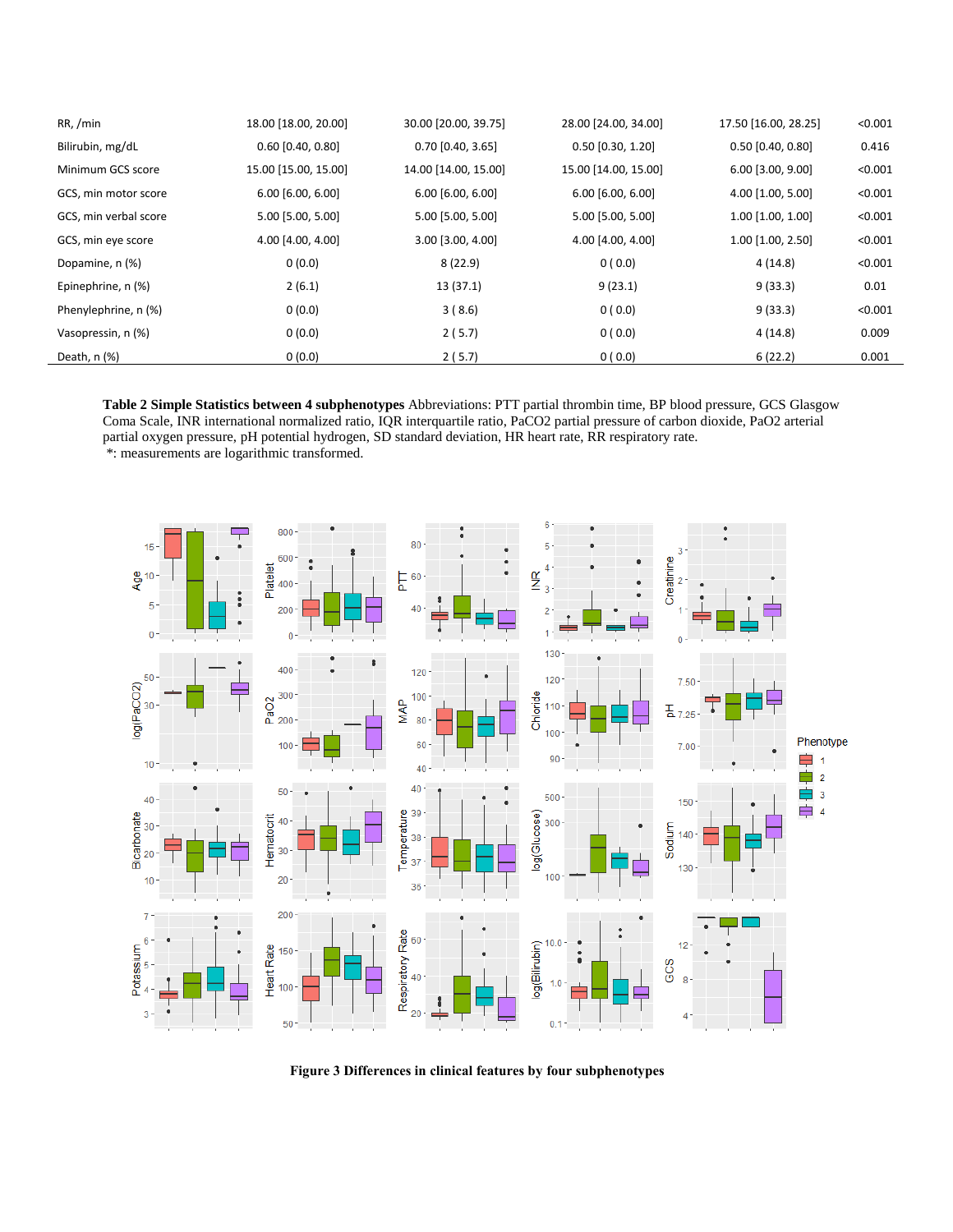# **3. Methods and Results: Predictive Modeling**

For predictive modeling, training data was partitioned into 4 groups according to profile assignment, and predictive models were developed and evaluated within these subphenotypes. For example, for the profile 1 prediction we used 6312 non--septic cases as control data combined with the data of the 33 profile1 cases for a total of 6345 training samples. (Data from other profiles were excluded.) The profile 1 predictive performance (against an independent test set) of these profile specific sepsis models were compared with the predictive performance achieved by including all profiles in training data and predicting "any" sepsis. In effect we are comparing how accurately we can predict a sepsis subphenotype vs "any" sepsis which may be important if we can achieve higher performance prediction for a high-risk sepsis subphenotype (e.g. subphenotype 4) than for the sepsis population as a whole.

# **3.1 Training Data for Predictive Modeling**

Non-septic patients of the 6446-patient cohort are used as negative controls in the predictive modeling. Features considered in the predictive model building include: 1) vital signs: heart rate, respiratory rate, body temperature, systolic blood pressure, diastolic blood pressure, GCS; 2) laboratory tests: ALT, AST, chloride, glucose, potassium, sodium, hematocrit, creatinine, PTT, INR, and platelet count; 3) blood gas measurements: pH, lactic acid, base deficit, bicarbonate, fraction of inspired oxygen, partial pressure of arterial oxygen, fraction of inspired oxygen, and partial pressure of arterial carbon dioxide. Four sets of features were extracted from data defined on different periods after admission: over first 6, 12, 24 hours following admission and over the whole length of stay. Table 3 shows simple statistics of features extracted over the whole length of stay.

| Feature           | %missing | mean    | SD     | min            | median | max  |
|-------------------|----------|---------|--------|----------------|--------|------|
| Age               | 0.0      | 8.88    | 7.05   | 0              | 9      | 18   |
| ALT               | 54.7     | 49.78   | 128.88 | 3              | 24     | 3337 |
| AST               | 54.8     | 49.52   | 187.90 | 1.5            | 23     | 7794 |
| Base deficiency   | 90.5     | $-5.54$ | 7.90   | $-30$          | $-4$   | 24   |
| Bicarbonate       | 19.1     | 23.13   | 4.21   | $\overline{2}$ | 24     | 44   |
| Bilirubin         | 54.3     | 1.16    | 3.06   | 0.05           | 0.4    | 39.3 |
| Chloride          | 19.0     | 105.49  | 3.77   | 72             | 106    | 134  |
| Creatinine        | 22.2     | 0.60    | 0.35   | 0.09           | 0.58   | 7.83 |
| <b>DBP</b>        | 1.8      | 51.87   | 9.76   | 0              | 52     | 113  |
| FIO <sub>2</sub>  | 87.0     | 50.47   | 30.11  | $\mathbf{1}$   | 40     | 100  |
| GCS               | 69.4     | 14.34   | 2.06   | 3              | 15     | 15   |
| Glucose           | 91.2     | 181.89  | 144.83 | 6              | 118    | 600  |
| Hematocrit        | 17.0     | 37.44   | 5.64   | 9              | 37.5   | 78   |
| <b>HR</b>         | 18.3     | 116.81  | 34.13  | $\mathbf 1$    | 114    | 265  |
| <b>INR</b>        | 83.0     | 1.19    | 0.37   | 0.9            | 1.1    | 5.8  |
| Lactic Acid       | 86.1     | 1.94    | 1.61   | 0.35           | 1.5    | 12.6 |
| PaCO <sub>2</sub> | 90.5     | 34.36   | 10.25  | 10.9           | 33.8   | 87   |
| PaO <sub>2</sub>  | 95.4     | 165.12  | 118.21 | 23.9           | 123    | 500  |
| pH                | 90.5     | 7.33    | 0.29   | 3.405          | 7.38   | 7.68 |
| Platelet          | 17.9     | 291.13  | 111.44 | $\mathbf{1}$   | 274    | 1215 |
| Potassium         | 19.1     | 4.15    | 0.67   | 1.2            | 4      | 8.6  |
| <b>PTT</b>        | 89.7     | 34.62   | 17.65  | 20             | 31.2   | 200  |
| <b>RR</b>         | 0.8      | 26.84   | 13.84  | 0              | 22     | 352  |
| SBP               | 1.8      | 95.61   | 16.07  | 0              | 96     | 167  |
| Sodium            | 18.9     | 138.44  | 3.45   | 54             | 139    | 163  |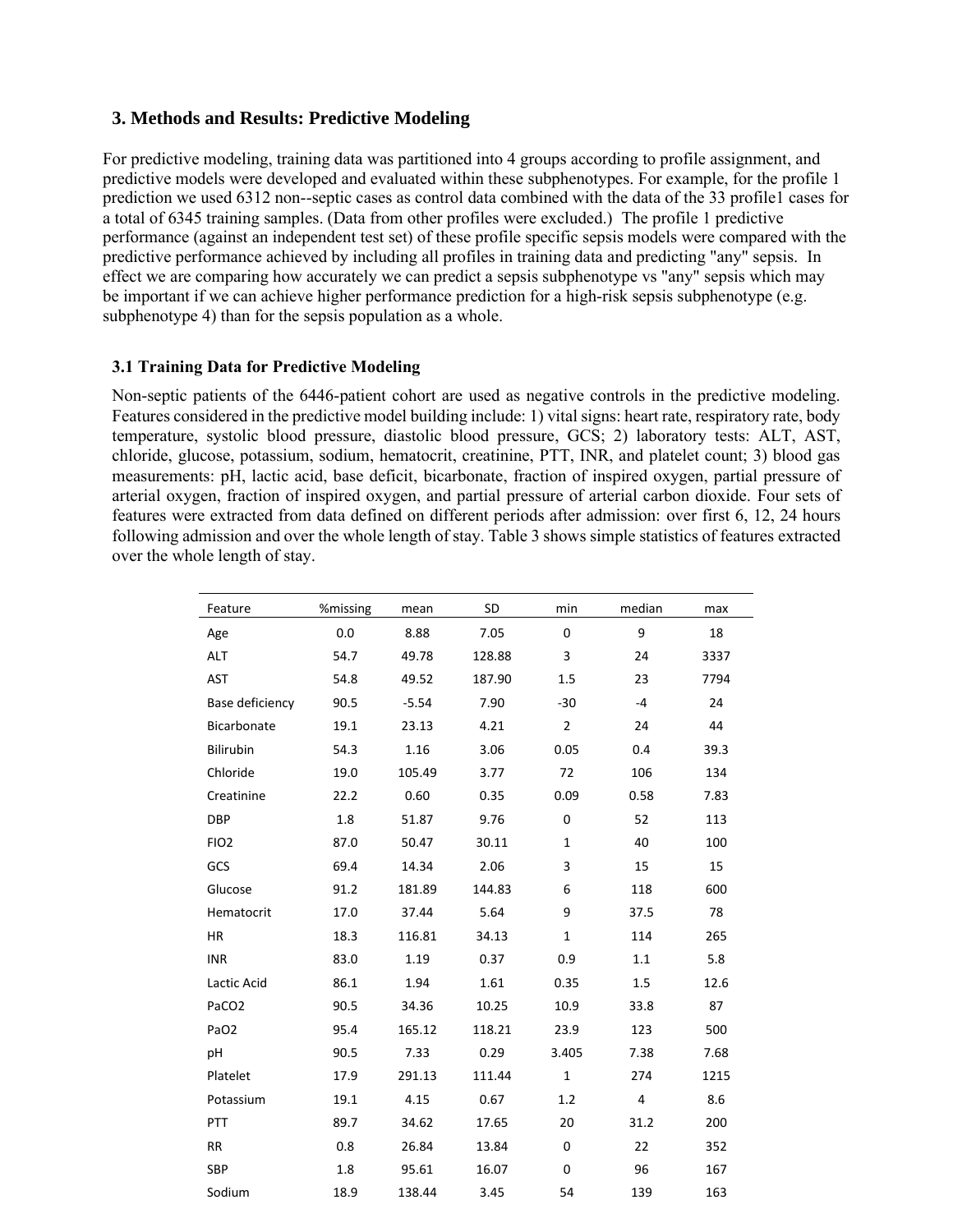| Temperature                                                                                                 | 25.8 | 37.00 | 0.95                  |  | 36.9 | 41.1 |  |  |
|-------------------------------------------------------------------------------------------------------------|------|-------|-----------------------|--|------|------|--|--|
| Abbreviations: AST aspartate aminotransferase, ALT alanine aminotransferase, PTT partial thrombin time, DBP |      |       |                       |  |      |      |  |  |
| .                                                                                                           |      |       | <b>COCO</b><br>$\sim$ |  |      |      |  |  |

diastolic blood pressure, SBP systolic blood pressure, GCS Glasgow Coma Scale, INR international normalized ratio, FIO2 fraction of inspired oxygen, PaCO2 partial pressure of carbon dioxide, PaO2 arterial partial oxygen pressure, pH potential hydrogen, SD standard deviation, HR heart rate, RR respiratory rate. **Table 3 Basic Statistics of Training Data Features.** 

#### **3.2 Predictive Models**

Predictive models, including gradient boosted machine (GBM) [40] and random forest (RF) [41], were built for all cases and each phenotype separately, with all non-sepsis subjects as the control group. Missing values were replaced by medians of each variables. Synthetic Minority Over-Sampling Technique (SMOTE) was applied to resample data [42]. Data was split into a training (70%) and test set (30%). Cross validation was used for tuning hyperparameters: number of trees, interaction depth, learning rate, minimum number of observations in nodes for GBM model; and number of trees for RF model. Tuned models were used to evaluate performance of predicting sepsis in the test set, and the model with best performance is selected. Confidence intervals of performance metrics were obtained by bootstrapping method [43]. To compare performance (e.g. AUC) between models, the method proposed by Delong et al. [44] was applied, with the null hypothesis that the true difference in performance metrics was equal to 0.

#### **3.3 Predictive Model Results**

Predictive models were built for all cases and each phenotype separately. Performances of predictive models evaluated using validation set are listed in Table 4. Model based on early 6- and 12-hour data generally yielded slightly poorer performance when comparing with models based on 24-hour and whole LOS data. Results also suggest that, providing sufficient data (e.g. 24 hours or longer stay data), significant improvements in AUC are obtained to predict phenotype 2 ( $p=0.0077$  with 24-hour data, and  $p=0.0029$ with whole LOS data) and phenotype 4 ( $p<0.0001$  with 24-hour data, and  $p=0.0014$  with whole LOS data) when comparing with the AUC from the model considering all phenotypes together. As indicated by Table 2, the two phenotypes are probably high-risk cases who used significantly more vasopressor, and phenotype 4 also had the highest mortality. Importance of features in predicting phenotypes were found to be different across phenotypes (Appendix Table A2). GCS and FIO2 ranked top in predicting phenotype 4, while age and creatinine ranked top in predicting other phenotypes.

| Metric                                                   | All Phenotypes         | Phenotype 1                                                       | Phenotype 2            | Phenotype 3            | Phenotype 4           |  |  |  |  |
|----------------------------------------------------------|------------------------|-------------------------------------------------------------------|------------------------|------------------------|-----------------------|--|--|--|--|
| Features extracted from data on the whole length of stay |                        |                                                                   |                        |                        |                       |  |  |  |  |
| <b>AUC</b>                                               | $0.912(0.858 - 0.965)$ | $0.959(0.912 - 1.0)$                                              | $0.994(0.989 - 0.998)$ | $0.927(0.867 - 0.987)$ | $0.999(0.998 - 1.0)$  |  |  |  |  |
| Sensitivity                                              | $0.925(0.8 - 1.0)$     | $1(0.889 - 1.0)$                                                  | $1.0(1.0 - 1.0)$       | $0.909(0.818 - 1.0)$   | $1.0(1.0 - 1.0)$      |  |  |  |  |
| Specificity                                              | $0.856(0.76 - 0.901)$  | $0.928(0.763 - 0.983)$                                            | $0.985(0.979 - 0.992)$ | $0.928(0.709 - 0.95)$  | $0.998(0.995 - 1.0)$  |  |  |  |  |
| Accuracy                                                 | $0.856(0.765 - 0.901)$ | $0.928(0.764 - 0.983)$                                            | $0.985(0.98 - 0.992)$  | $0.928(0.711 - 0.95)$  | $0.998(0.995 - 1.0)$  |  |  |  |  |
| <b>PPV</b>                                               | $0.114(0.078 - 0.157)$ | $0.059(0.02 - 0.209)$                                             | $0.263(0.204 - 0.4)$   | $0.066(0.02 - 0.094)$  | $0.667(0.471 - 1.0)$  |  |  |  |  |
| <b>NPV</b>                                               | $0.998(0.995 - 1.0)$   | $1(0.999 - 1.0)$                                                  | $1.0(1.0 - 1.0)$       | $0.999(0.999 - 1.0)$   | $1.0(1.0 - 1.0)$      |  |  |  |  |
| P value*                                                 |                        | 0.1947                                                            | 0.0029                 | 0.7189                 | 0.0014                |  |  |  |  |
|                                                          |                        |                                                                   |                        |                        |                       |  |  |  |  |
|                                                          |                        | Features extracted from data on the first 6 hours after admission |                        |                        |                       |  |  |  |  |
| AUC                                                      | $0.879(0.826 - 0.932)$ | $0.89(0.794 - 0.986)$                                             | $0.931(0.861 - 1.0)$   | $0.834(0.68 - 0.988)$  | $0.984(0.961 - 1.0)$  |  |  |  |  |
| Sensitivity                                              | $0.875(0.725 - 0.95)$  | $0.889(0.667 - 1.0)$                                              | $0.9(0.7 - 1.0)$       | $0.727(0.455 - 1.0)$   | $1.0(1.0 - 1.0)$      |  |  |  |  |
| Specificity                                              | $0.807(0.775 - 0.888)$ | $0.926(0.567 - 0.947)$                                            | $0.847(0.627 - 0.967)$ | $0.936(0.921 - 0.988)$ | $0.906(0.89 - 0.994)$ |  |  |  |  |
| Accuracy                                                 | $0.809(0.777 - 0.886)$ | $0.925(0.569 - 0.946)$                                            | $0.848(0.628 - 0.966)$ | $0.935(0.92 - 0.986)$  | $0.906(0.89 - 0.994)$ |  |  |  |  |
| <b>PPV</b>                                               | $0.089(0.073 - 0.133)$ | $0.05(0.011 - 0.073)$                                             | $0.033(0.014 - 0.127)$ | $0.068(0.038 - 0.24)$  | $0.043(0.037 - 0.4)$  |  |  |  |  |
| <b>NPV</b>                                               | $0.997(0.993 - 0.999)$ | $0.999(0.998 - 1.0)$                                              | $0.999(0.998 - 1.0)$   | $0.998(0.997 - 1.0)$   | $1.0(1.0 - 1.0)$      |  |  |  |  |
| P value*                                                 |                        | 0.1678                                                            | 0.1727                 | 0.5119                 | 0.0915                |  |  |  |  |

*Features extracted from data on the first 12 hours after admission*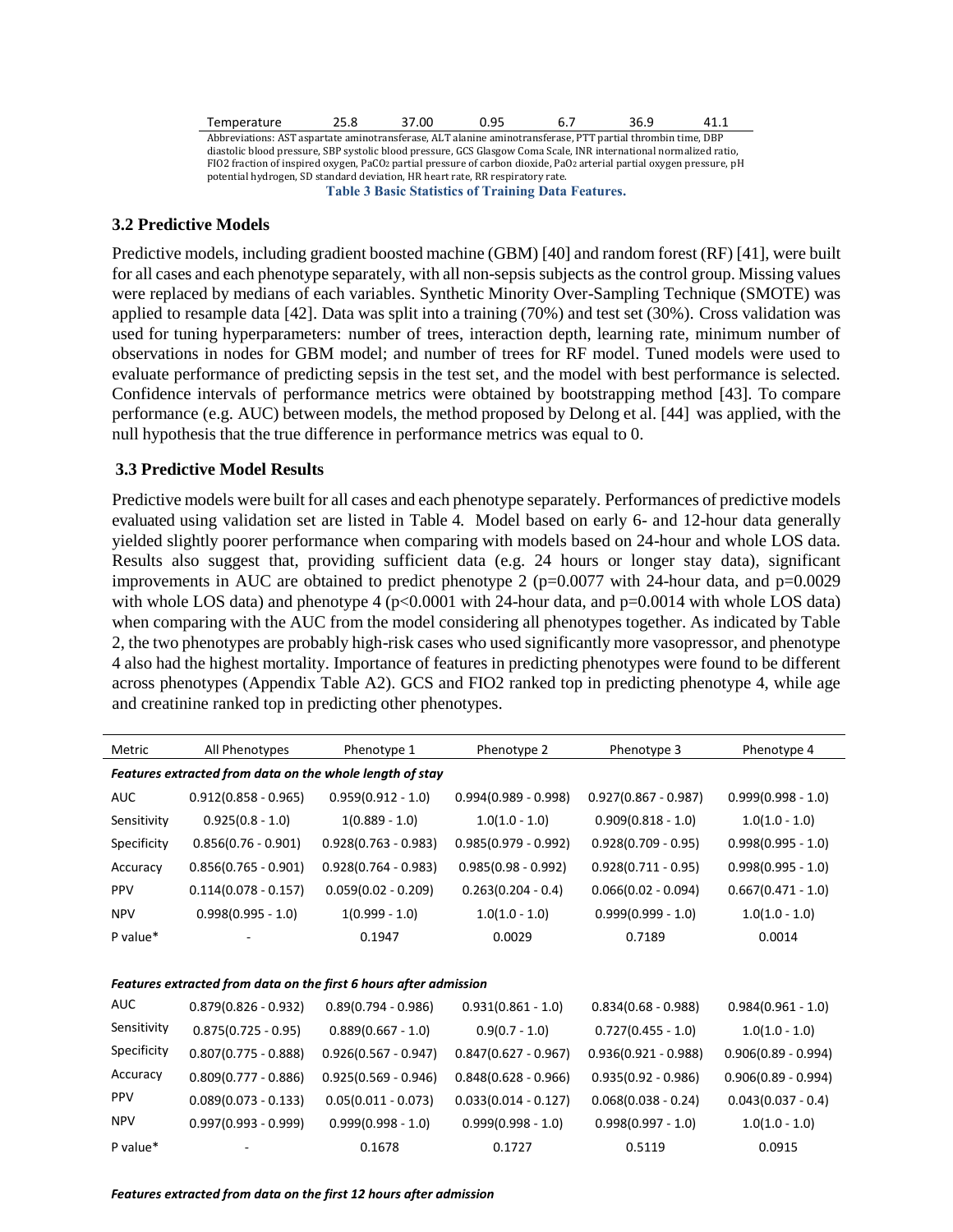| <b>AUC</b>  | $0.885(0.836 - 0.933)$ | $0.924(0.851 - 0.998)$ | $0.9(0.764 - 1.0)$     | $0.895(0.816 - 0.975)$ | $0.989(0.974 - 1.0)$ |
|-------------|------------------------|------------------------|------------------------|------------------------|----------------------|
| sensitivity | $0.875(0.675 - 1.0)$   | $0.889(0.778 - 1.0)$   | $0.9(0.6 - 1.0)$       | $0.909(0.727 - 1.0)$   | $1.0(1.0 - 1.0)$     |
| specificity | $0.772(0.624 - 0.931)$ | $0.964(0.682 - 0.977)$ | $0.871(0.847 - 0.999)$ | $0.806(0.552 - 0.948)$ | $0.943(0.93 - 1.0)$  |
| accuracy    | $0.775(0.631 - 0.927)$ | $0.963(0.683 - 0.976)$ | $0.871(0.848 - 0.998)$ | $0.806(0.554 - 0.947)$ | $0.944(0.931 - 1.0)$ |
| <b>PPV</b>  | $0.076(0.05 - 0.183)$  | $0.1(0.015 - 0.153)$   | $0.037(0.027 - 0.769)$ | $0.028(0.013 - 0.082)$ | $0.07(0.057 - 1.0)$  |
| <b>NPV</b>  | $0.996(0.993 - 1.0)$   | $0.999(0.999 - 1.0)$   | $0.999(0.998 - 1.0)$   | $0.999(0.998 - 1.0)$   | $1.0(1.0 - 1.0)$     |
| P value*    | ۰.                     | 0.3794                 | 0.8358                 | 0.831                  | < 0.0001             |

#### *Features extracted from data on the first 24 hours after admission*

| <b>AUC</b>  | $0.918(0.881 - 0.956)$ | $0.922(0.851 - 0.994)$ | $0.976(0.956 - 0.997)$ | $0.944(0.893 - 0.995)$ | $0.998(0.996 - 1.0)$   |
|-------------|------------------------|------------------------|------------------------|------------------------|------------------------|
| sensitivity | $0.85(0.725 - 0.95)$   | $0.889(0.778 - 1.0)$   | $1.0(1.0 - 1.0)$       | $0.909(0.818 - 1.0)$   | $1.0(1.0 - 1.0)$       |
| specificity | $0.899(0.757 - 0.928)$ | $0.882(0.646 - 0.971)$ | $0.924(0.911 - 0.978)$ | $0.904(0.697 - 0.964)$ | $0.994(0.989 - 0.999)$ |
| accuracy    | $0.898(0.759 - 0.926)$ | $0.882(0.647 - 0.971)$ | $0.924(0.911 - 0.978)$ | $0.904(0.699 - 0.964)$ | $0.994(0.989 - 0.999)$ |
| <b>PPV</b>  | $0.149(0.073 - 0.195)$ | $0.036(0.013 - 0.127)$ | $0.065(0.056 - 0.192)$ | $0.054(0.019 - 0.133)$ | $0.421(0.276 - 0.889)$ |
| <b>NPV</b>  | $0.996(0.994 - 0.999)$ | $0.999(0.999 - 1.0)$   | $1.0(1.0 - 1.0)$       | $0.999(0.999 - 1.0)$   | $1.0(1.0 - 1.0)$       |
| P value*    | -                      | 0.9217                 | 0.0077                 | 0.4215                 | < 0.0001               |

*\*: P value is from AUC comparisons, in which "All phenotypes" is the reference AUC.*

**Table 4 Comparative performance between subphenotype-specific and all sepsis phenotype prediction**

# **4. Discussion**

Using routinely available clinical variables this study applied LPA clustering to group pediatric sepsis patients to identify four latent profiles (i.e. homogeneous subphenotypes) and derived separate predictive models for each subphenotype. The predictive models performed better on specific subphenotypes of sepsis patients than on the sepsis cohort overall, thus supporting our primary hypothesis. Further, we found that, prediction was better in two specific subphenotype groups than in the other subphenotypes. Profile 4 patients were characterized by neurological dysfunction (lowest GCS total score) and highest mortality rate (22.2%); profile 2 characterized by respiratory dysfunction (low PaO2). Patients with profiles 2 and 4 had significant more vasopressor use, while profile 2 patients had lowest BP. Although our study did not focus on this issue, given ongoing concerns regarding the use of aggressive fluid management in some patients [45], the identification of these subphenotypes may help triage pediatric sepsis patients that respond differently to aggressive fluids treatment [32][46].

At an AUC of .98 compared to AUC of .88 (p < .0001) for Profile 4 using data within 12 hours following admission, our results suggest that significantly improved performance of prediction can be obtained for pediatric sepsis subphenotypes at high risk of mortality. Although there are significant differences in physiology, underlying conditions, mortality rates and even prevalence of sepsis between pediatric and adults, a recent related study of adult sepsis also found four sepsis phenotypes with different demographics, laboratory values, and patterns of organ dysfunction, with treatment outcomes sensitive to changes in the distribution of these subphenotypes [47].

There are a number of ways to perform agnostic clustering, such as hierarchical cluster analysis, selforganizing map, K-means consensus clustering [48], and latent class analysis (LCA) [28], [30], [49]. Latent class analysis (LCA) and latent profile analysis (LPA) are techniques that aim to recover hidden groups from observed data. They are similar to clustering techniques but more flexible because they are based on an explicit model of the data and allow you to account for the fact that the recovered groups are uncertain by deriving clusters using a probabilistic model that describes distribution of the data. So instead of looking for clusters with some arbitrary chosen distance measure, LPA fits a model that describes distribution of the data and based on this model you assess probabilities that certain patients are members of certain latent profiles. LCA and LPA are useful when you want to reduce many continuous (LPA) or categorical (LCA) variables to a few subgroups. They can also help experimenters in situations where the treatment effect is different for subgroups, but the subgroups have not been identified [50]. For sepsis, LPA seems to be an appropriate clustering choice given the continuous variables underlying organ dysfunction and since it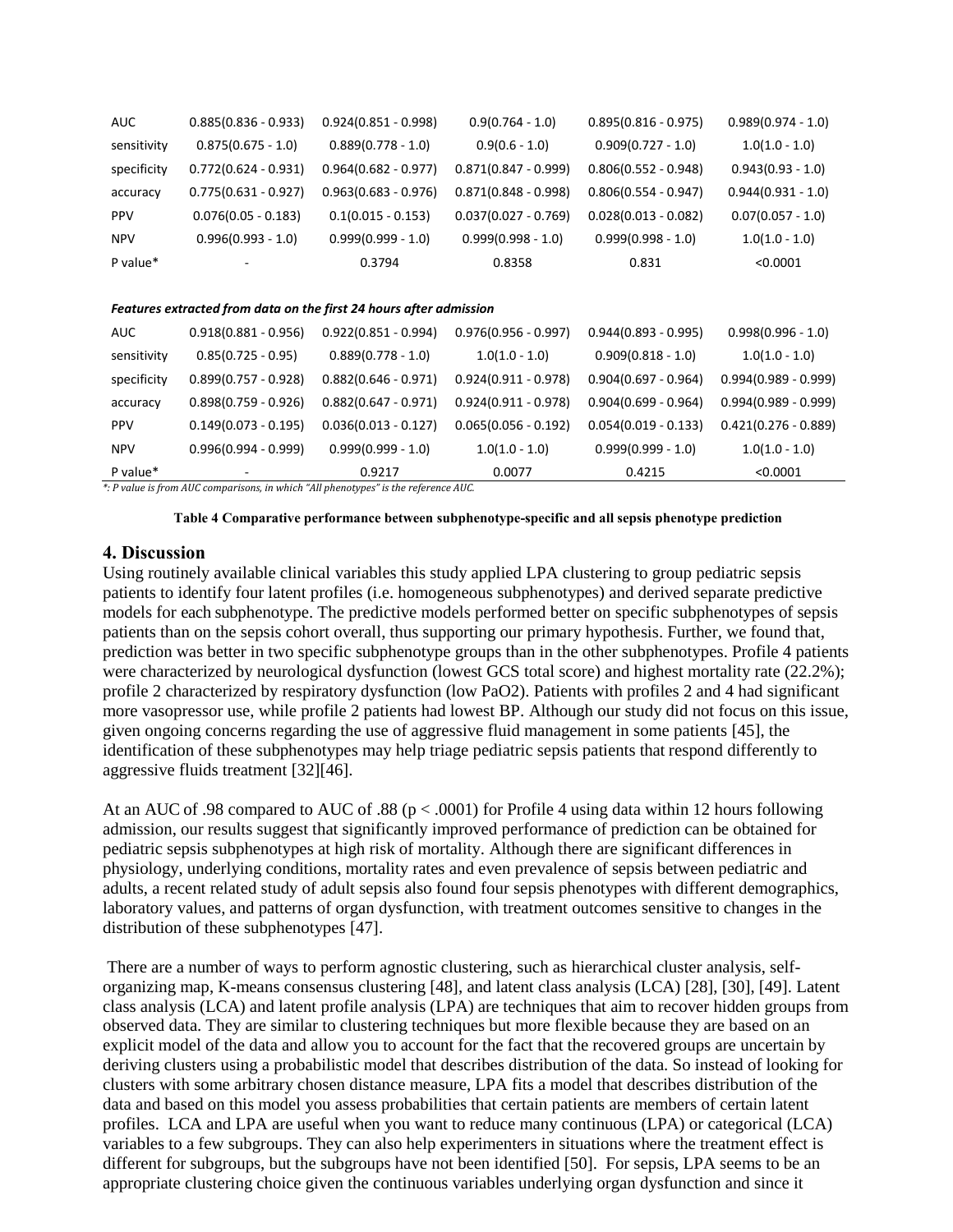allows the modeling of a latent structure underlying the observed data (e.g. "dysregulated host response") rather than just modeling similarities based on a distance metric (e.g. k-means clustering) [32].

It is known that heterogeneity in population poses a great challenge to predictive modeling. First, the training data may be comprised of instances from not just one distribution, but several distributions juxtaposed together. In the presence of multimodality within the classes, there may be imbalance among the distribution of different modes in the training set. Hence, some of the modes may be underrepresented during training, resulting in poor performance on those modes during the testing stage. Second, while some of the modes of a particular class may be easy to distinguish from modes of the other class, there may be modes that participate in class confusion, i.e., reside in regions of feature space that overlap with instances from other classes. The presence of such overlapping modes can degrade the learning of any classification model trained across all modes of every class. Third, even if we are able to learn a predictive model that shows reasonable performance on the training set, the test set may have a completely different distribution of data instances than the training set, as the populations of training and test sets can be different. Hence, the training performance can be quite misleading as it may not always be reflective of the performance on test instances. For these reasons, identifying homogeneous subgroups within heterogeneous population mitigate the impact of population's heterogeneity in predictive model building. Significant differences in importance of features across subphenotype predictive models (e.g. subphenotypes 2 and 4 as seen in Table A3 in the Appendix), compared to the entire cohort support this line of reasoning.

Several limitations must be acknowledged in this study. First, this study used EHR data which were produced by routine clinical practice with significant missing data, although in many cases missing data may not be at random and training feature "missingness" may reflect clinical decisions that can be modeled [51] . As described above imputations were performed for variables containing missing values. Although there are many sophisticated methods to deal with missing values, significant bias may be introduced for those with missing rates greater than 40% [52]. For example, in this study the number of missing serum lactate observations was high while studies show that in children treated for sepsis in the emergency department, lactate levels greater than 36 mg/dL (4 mmol/L) were associated with mortality, but also had a low sensitivity, potentially explaining the level of "missingness" [53]. While its use is not endorsed in pediatric sepsis guidelines [54], the measurement of lactate levels may have utility in early risk stratification of pediatric sepsis [53]. Second, although restricting the variables used for modeling to those available in clinical practice is reasonable, it may limit the separation of classes. It would be better to use biomarkers and genomics as well, since studies indicate they may contribute in pediatric sepsis subphenotyping [55]. Combining clinical data and biological data in LPA-based phenotyping may improve homogeneities of sepsis sub-phenotypes towards further enhancement of predictive performance of ML within subgroups. However, inflammatory or genetic biomarker biomarkers were not routinely obtained and therefore were not available in the MedStar database. Finally, the study was based on a relatively small sample size and requires external validation with other datasets.

# **5. Conclusions**

Rapid protocolized treatment is known to improve sepsis outcomes, however especially in children, early diagnosis remains challenging due to age-dependent heterogeneity and complex presentation [56]. Moreover, there is growing recognition of the presence of sepsis subphenotypes identified by profiling clinical data that respond differently to treatment [47]. While promising machine learning models derived over large samples have the potential to accurately identify children with sepsis hours before clinical recognition [56], the potential benefits of incorporating sepsis subphenotype knowledge in training data is unknown. This study utilized LPA to identify four clinically meaningful pediatric sepsis subphenotypes in training data and, for two of these subphenotypes with the highest mortality, derived enhanced predictive models on the partitioned data. These experiments suggest that LPA is an applicable tool useful in analyzing heterogeneous pediatric sepsis to identify subphenotypes beneficial for building enhanced predictive pediatric sepsis models. Additional studies with larger data samples needed to validate our findings.

# **6. Declarations**

# **6.1 Ethics approval and consent to participate.**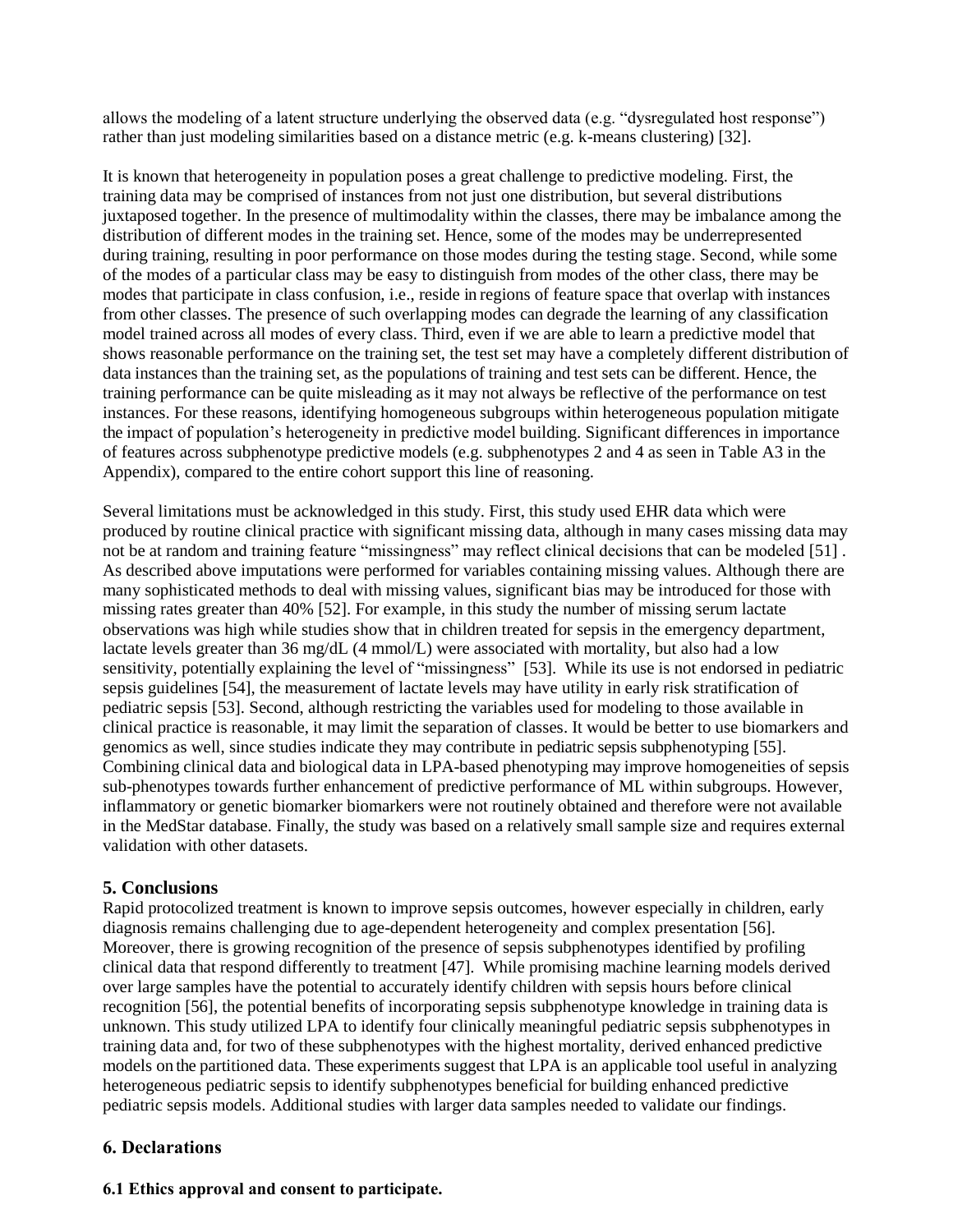Based on NIH research study protocols: *Protection of Human Subjects* and associated Research Plan: *Rulebased Semantics and Big Data Based Methods for Effective Clinical Decision Support (CDS): A Pediatric Severe Sepsis Case Study* submitted to the Advarra IRB with reference Pro00021165, the IRB reviewed the project in accordance with the 45 CFR Part 46, Subpart D Federal Regulations which provide for additional protections for children as research subjects and determined that the research study meets the criteria found in the risk category described as follows:

45 CFR 46.404: *"Research not involving greater than minimal risk."* Approval with a Waiver of Parental Consent and Assent was obtained April 15, 2017 and recently continued April 25, 2019.

**6.2 Consent for publication**. Not applicable.

**6.3 Availability of data and materials.** The data that support the findings of this study, performed under a NIH SBIR grant (see **Funding** below), may be available from MedStar Health Research Institute (MHRI), but restrictions apply to the availability of these data, which were made available under a data sharing/Business Associate Agreement and with IRB review. In general, MHRI medical record data are not publicly available. Study data however may be available from the authors upon reasonable request and with MHRI permission.

**6.4 Competing Interests**. This study was partially funded as a NIH SBIR awarded to CTA. NIH SBIRs have the objective of translating promising technologies to the private sector and enable life-saving commercialized innovations to reach consumer markets, e.g. hospitals, urgent care centers, clinics, etc. As employees of, or consultants/advisors to CTA, all authors understand the commercialization goals of SBIRs and therefore to that extent, have competing financial and/or non-financial interests in the success of this technology.

**6.5 Funding.** Research reported in this publication was supported by a NIH SBIR award to CTA by NIH National Institute of General Medical Sciences under award number 1R43GM122154 – 01. Additional analysis following the SBIR grant period of performance and development of this manuscript funded by CTA.

**6.6 Authors' contributions.** TV performed as the Principal Investigator/Program Director of the underlying NIH research study, conceived the current study, and authored major segments of the **Introduction, Discussion and Conclusions** sections of the manuscript. TV is the guarantor of the article, taking responsibility for the integrity of the work, from inception to published article. TW performed as the principal LPA/machine learning analyst and authored major sections of **Methods and Results** sections of the manuscript. TT provided the technical infrastructure for the MedStar data used in the study used for LPA and predictive analytics as well as the rule engine used to detect onset time of sepsis. EA provided data management services associated with training data preparation. Pediatric clinicians IK, JC provided clinical support for the logic used to detect pediatric sepsis (using concept maps such as illustrated in Fig. 1) as well as the clinical interpretation of the results of the LPA analysis Table 2). Sepsis clinicians UA and SY provided clinical support in interpretation of results as compared to adult sepsis, including guidance on features used for training data. All authors read and approved the manuscript.

# **6.7 Acknowledgements.** Not applicable.

# **Abbreviations**

ALT: Alanine aminotransferase; ARDS: Acute Respiratory Distress Syndrome; AST: Aspartate aminotransferase; AUC: Area under receiver operating curve; BIC: Bayesian information criteria; BP: Blood pressure; CI: Confidence interval; DBP: Diastolic Blood Pressure; EHR: Electronic Health Record; EM: Expectation Maximization; GBM: Gradient Boosted Machine; GCS: Glasgow Coma Scale; HR: Heart Rate; ICD: International Classification of Diseases; ICU: Intensive care unit; INR: International normalized ratio; IQR: Interquartile range; IRB: Institutional review board; LCA: Latent class analysis; LOS: Length of stay; LPA: Latent profile analysis; MAP: Mean Arterial Pressure; ML: machine Learning; NPV: Negative Predictive Value; OD: Organ Dysfunction; PaCO2: Partial pressure of carbon dioxide; PaO2: Arterial partial oxygen pressure; pH: potential of Hydrogen; PICU: Pediatric Intensive Care Unit; PPV: Positive Predictive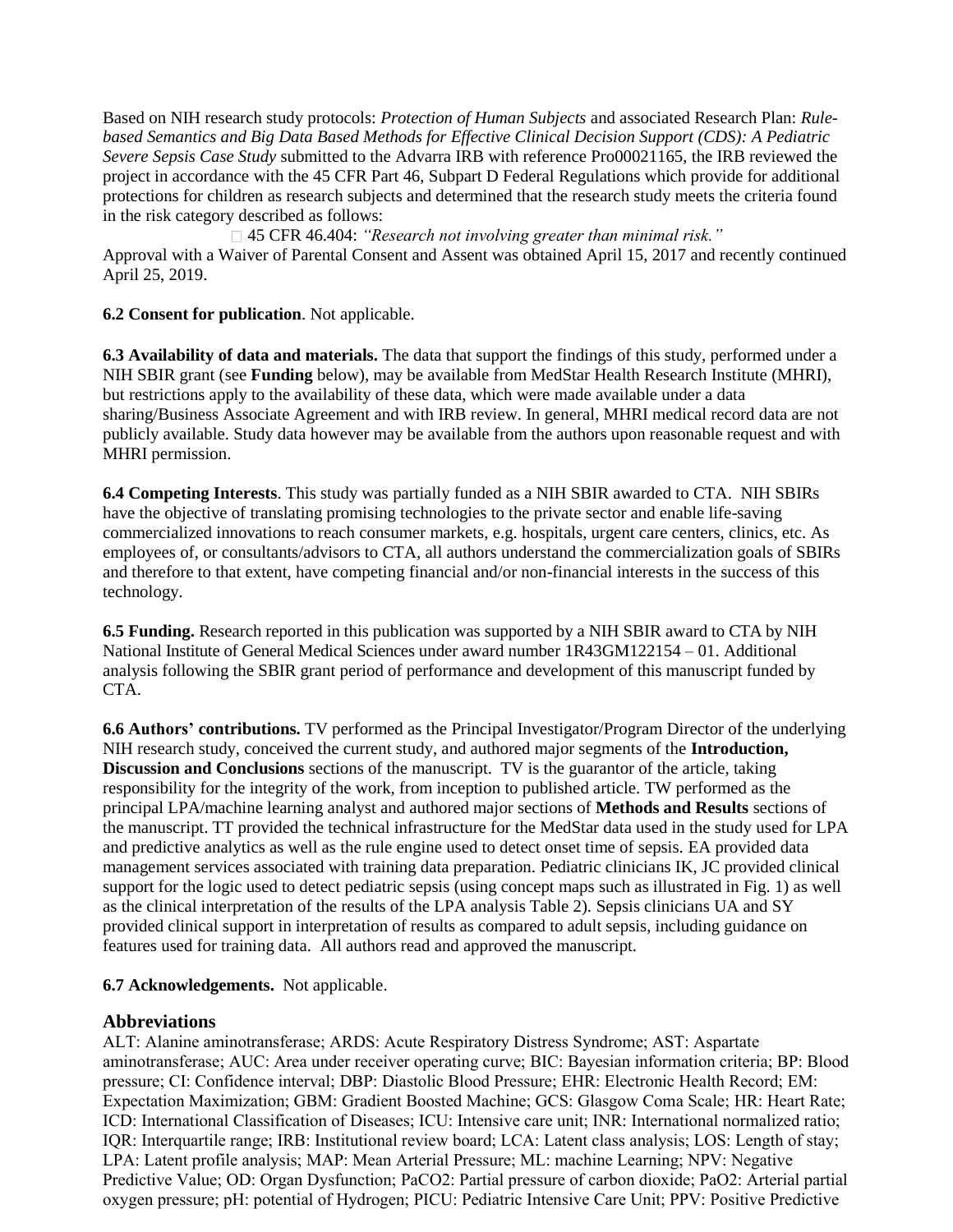Value; PTT: Partial thrombin time; RF: Random Forest; ROC: receiver operating curve; RR: Respiratory rate; SBP: Systolic Blood Pressure; SD: Standard Deviation; SIRS: Systemic Inflammatory Response Syndrome: SOFA: Sequential organ failure assessment: VEI = diagonal, varying volume, equal shape.

# **References**

- [1] D. S. Wheeler, H. R. Wong, and B. Zingarelli, "Pediatric Sepsis Part I: 'Children are not small adults!,'" *Open Inflamm. J.*, vol. 4, no. 513, pp. 4–15, 2011.
- [2] J. Wynn, T. T. Cornell, H. R. Wong, T. P. Shanley, and D. S. Wheeler, "The Host Response to Sepsis and Developmental Impact," *Pediatrics*, vol. 125, no. 5, pp. 1031–1041, 2010.
- [3] D. S. Wheeler, "Introduction to Pediatric Sepsis.," *Open Inflamm. J.*, vol. 4, no. Suppl 1-M, pp. 1–3, 2011.
- [4] R. A. Polin, "Management of Neonates With Suspected or Proven Early-Onset Bacterial Sepsis," *Pediatrics*, vol. 129, no. 5, pp. 1006–1015, 2012.
- [5] F. Balamuth *et al.*, "Pediatric severe sepsis in U.S. children's hospitals," *Pediatr. Crit. Care Med.*, 2014.
- [6] S. L. Weiss *et al.*, "Global epidemiology of pediatric severe sepsis: the sepsis prevalence, outcomes, and therapies study," *Am. J. Respir. Crit. Care Med.*, vol. 191, no. 10, pp. 1147–1157, 2015.
- [7] A. Ruth, C. E. McCracken, J. D. Fortenberry, M. Hall, H. K. Simon, and K. B. Hebbar, "Pediatric severe sepsis: current trends and outcomes from the pediatric health information systems database\*.," *Pediatr. Crit. Care Med.*, vol. 15, no. 9, pp. 828–38, 2014.
- [8] W. P. Witt, A. J. Weiss, and A. Elixhauser, *Overview of Hospital Stays for Children in the United States, 2012: Statistical Brief #187*. 2006.
- [9] J. A. K. Leyenaar, S. L. Ralston, M. S. Shieh, P. S. Pekow, R. Mangione-Smith, and P. K. Lindenauer, "Epidemiology of pediatric hospitalizations at general hospitals and freestanding children's hospitals in the United States," *J. Hosp. Med.*, 2016.
- [10] P. Biban, M. Gaffuri, S. Spaggiari, F. Zaglia, A. Serra, and P. Santuz, "Early recognition and management of septic shock in children," *Pediatric Reports*. 2012.
- [11] R. Paul, M. I. Neuman, M. C. Monuteaux, and E. Melendez, "Adherence to PALS Sepsis Guidelines and Hospital Length of Stay," *Pediatrics*, 2012.
- [12] F. Balamuth *et al.*, "Protocolized Treatment Is Associated with Decreased Organ Dysfunction in Pediatric Severe Sepsis," *Pediatr. Crit. Care Med.*, 2016.
- [13] A. Akcan Arikan, E. A. Williams, J. M. Graf, C. E. Kennedy, B. Patel, and A. T. Cruz, "Resuscitation Bundle in Pediatric Shock Decreases Acute Kidney Injury and Improves Outcomes," *J. Pediatr.*, 2015.
- [14] S. Singhal, M. W. Allen, J.-R. McAnnally, K. S. Smith, J. P. Donnelly, and H. E. Wang, "National estimates of emergency department visits for pediatric severe sepsis in the United States," *PeerJ*, 2013.
- [15] J. A. Carcillo and A. I. Fields, "Clinical practice parameters for hemodynamic support of pediatric and neonatal patients in septic shock," *Crit. Care Med.*, 2002.
- [16] R. Vidrine, M. Ateya, and E. Stalets, "Continuum of care in pediatric sepsis: a prototypical acute care delivery model," *Transl. Pediatr.*, vol. 7, no. 4, pp. 253–261, 2018.
- [17] C. Foo, G. Sangha, J. Seabrook, and J. Foster, "Systemic inflammatory response in the pediatric emergency department: a common phenomenon that does not predict severe illness," *Crit. Care*, 2014.
- [18] R. J. Sepanski, S. A. Godambe, C. D. Mangum, C. S. Bovat, A. L. Zaritsky, and S. H. Shah, "Designing a Pediatric Severe Sepsis Screening Tool," *Front. Pediatr.*, vol. 2, 2014.
- [19] R. J. Sepanski, S. a Godambe, C. D. Mangum, C. S. Bovat, A. L. Zaritsky, and S. H. Shah, "Designing a pediatric severe sepsis screening tool.," *Front. Pediatr.*, vol. 2, no. June, p. 56, 2014.
- [20] M. Singer *et al.*, "The third international consensus definitions for sepsis and septic shock (sepsis-3)," *JAMA - Journal of the American Medical Association*, vol. 315, no. 8. pp. 801–810, 2016.
- [21] L. J. Schlapbach, L. Straney, R. Bellomo, G. MacLaren, and D. Pilcher, "Prognostic accuracy of age-adapted SOFA, SIRS, PELOD-2, and qSOFA for in-hospital mortality among children with suspected infection admitted to the intensive care unit," *Intensive Care Med.*, 2017.
- [22] S. Mani *et al.*, "Medical decision support using machine learning for early detection of late-onset neonatal sepsis," *J. Am. Med. Informatics Assoc.*, 2014.
- [23] T. Desautels *et al.*, "Pediatric Severe Sepsis Prediction Using Machine Learning," *bioRxiv*, 2017.
- [24] M. Sartelli *et al.*, "Raising concerns about the Sepsis-3 definitions," *World Journal of Emergency Surgery*. 2018.
- [25] A. Karpatne, A. Khandelwal, S. Boriah, and V. Kumar, "Predictive Learning in the Presence of Heterogeneity and Limited," in *Proceedings of the 2014 SIAM International Conference on Data Mining*, 2014.
- [26] B. Mesko, "The role of artificial intelligence in precision medicine," *Expert Rev. Precis. Med. Drug Dev.*, 2017.
- [27] C. W. Seymour *et al.*, "Precision medicine for all? Challenges and opportunities for a precision medicine approach to critical illness," *Critical Care*. 2017.
- [28] S. T. Lanza and B. L. Rhoades, "Latent Class Analysis: An Alternative Perspective on Subgroup Analysis in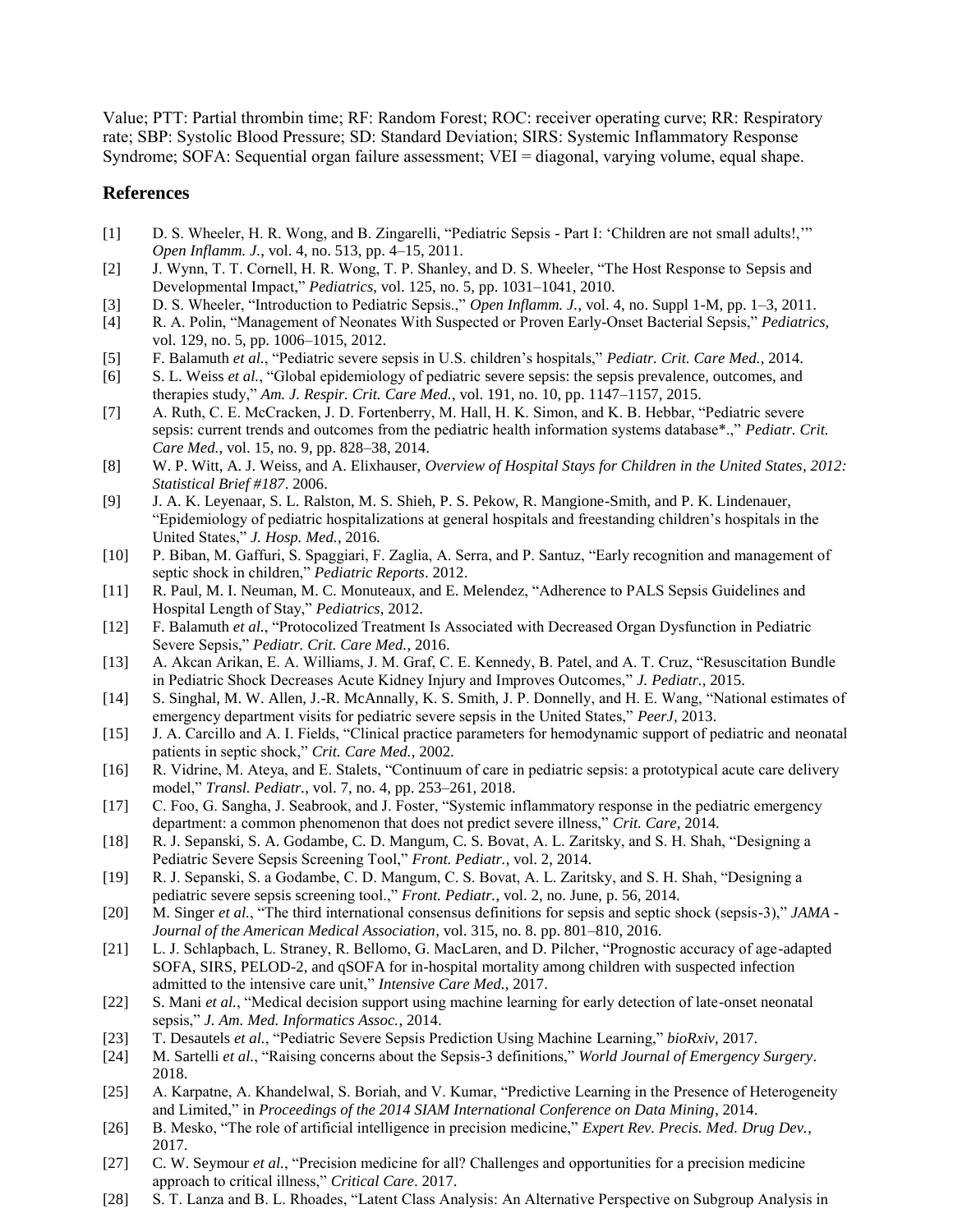Prevention and Treatment," *Prev. Sci.*, 2013.

- [29] D. A. Pastor, K. E. Barron, B. J. Miller, and S. L. Davis, "A latent profile analysis of college students' achievement goal orientation," *Contemp. Educ. Psychol.*, 2007.
- [30] K. S. Berlin, N. A. Williams, and G. R. Parra, "An introduction to latent variable mixture modeling (Part 1): Overview and cross-sectional latent class and latent profile analyses," *Journal of Pediatric Psychology*. 2014.
- [31] B. Gårdlund, N. O. Dmitrieva, C. F. Pieper, S. Finfer, J. C. Marshall, and B. Taylor Thompson, "Six subphenotypes in septic shock: Latent class analysis of the PROWESS Shock study," *J. Crit. Care*, 2018.
- [32] Z. Zhang, G. Zhang, H. Goyal, and Y. Hong, "Identification of subclasses of sepsis that showed different clinical outcomes and responses to amount of fluid resuscitation: a latent profile analysis," *Crit Care*, vol. 22, no. 347, pp. 1–11, 2018.
- [33] Z. Zhang, "Identification of three classes of acute respiratory distress syndrome using latent class analysis," *PeerJ*, 2018.
- [34] T. Yu, T. Jan, S. Simoff, and J. Debenham, "Incorporating Prior Domain Knowledge Into Inductive Machine Learning," *Mach. Learn.*, 2007.
- [35] M. Diligenti, S. Roychowdhury, and M. Gori, "Integrating prior knowledge into deep learning," in *Proceedings - 16th IEEE International Conference on Machine Learning and Applications, ICMLA 2017*, 2018.
- [36] J. Wang, T., Velez, T., Apostolova, E., Tschampel, T., Ngo, T., Hardison, "Semantically Enhanced Dynamic Bayesian Network or Detecting Sepsis Mortality Risk in ICU Patients with Infection," *Cornell Univ. Libr.*, 2017.
- [37] G. Schwartz, "Estimating the Dimension of a Model," *Ann. Stat.*, pp. 461–464, 6AD.
- [38] C. Fraley and A. E. Raftery, "Model-based clustering, discriminant analysis, and density estimation," *J. Am. Stat. Assoc.*, 2002.
- [39] I. N. K. Yeo and R. A. Johnson, "A new family of power transformations to improve normality or symmetry," *Biometrika*, 2000.
- [40] A. Natekin and A. Knoll, "Gradient boosting machines, a tutorial," *Front. Neurorobot.*, 2013.
- [41] A. Cutler, D. R. Cutler, and J. R. Stevens, "Random forests," in *Ensemble Machine Learning: Methods and Applications*, 2012.
- [42] N. V. Chawla, K. W. Bowyer, L. O. Hall, and W. P. Kegelmeyer, "SMOTE: Synthetic minority over-sampling technique," *J. Artif. Intell. Res.*, 2002.
- [43] J. Carpenter and J. Bithell, "Bootstrap confidence intervals: when, which, what? A practical guide for medical statisticians.," *Stat. Med.*, vol. 19, no. 9, pp. 1141–64, May 2000.
- [44] E. R. DeLong, D. M. DeLong, and D. L. Clarke-Pearson, "Comparing the Areas under Two or More Correlated Receiver Operating Characteristic Curves: A Nonparametric Approach," *Biometrics*, 1988.
- [45] L. Byrne and F. Van Haren, "Fluid resuscitation in human sepsis: Time to rewrite history?," *Annals of Intensive Care*. 2017.
- [46] L. Watkins, "Interventions for Pediatric Sepsis and Their Impact on Outcomes: A Brief Review," *Healthcare*, 2018.
- [47] C. W. Seymour *et al.*, "Derivation, Validation, and Potential Treatment Implications of Novel Clinical Phenotypes for Sepsis," *JAMA - J. Am. Med. Assoc.*, 2019.
- [48] J. Wu, H. Liu, H. Xiong, J. Cao, and J. Chen, "K-means-based consensus clustering: A unified view," *IEEE Trans. Knowl. Data Eng.*, 2015.
- [49] R. L. Andrews and I. S. Currim, "A Comparison of Segment Retention Criteria for Finite Mixture Logit Models," *J. Mark. Res.*, 2003.
- [50] D. Oberski, "Mixture Models: Latent Profile and Latent Class Analysis," 2016.
- [51] J. Lin and P. J. Haug, "Exploiting missing clinical data in Bayesian network modeling for predicting medical problems.," *J. Biomed. Inform.*, vol. 41, no. 1, pp. 1–14, 2008.
- [52] Z. Zhang, "Data management by using R: big data clinical research series," *Ann Transl Med*, 2015.
- [53] H. F. Scott, L. Brou, S. J. Deakyne, A. Kempe, D. L. Fairclough, and L. Bajaj, "Association between early lactate levels and 30-day mortality in clinically suspected sepsis in children," *JAMA Pediatr.*, 2017.
- [54] J. Brierley *et al.*, "Clinical practice parameters for hemodynamic support of pediatric and neonatal septic shock: 2007 update from the American College of Critical Care Medicine," *Crit. Care Med.*, 2009.
- [55] H. R. Wong *et al.*, "Pediatric Sepsis Biomarker Risk Model-II: Redefining the Pediatric Sepsis Biomarker Risk Model with Septic Shock Phenotype," *Crit. Care Med.*, 2016.
- [56] A. J. Masino *et al.*, "Machine learning models for early sepsis recognition in the neonatal intensive care unit using readily available electronic health record data.," *PLoS One*, 2019.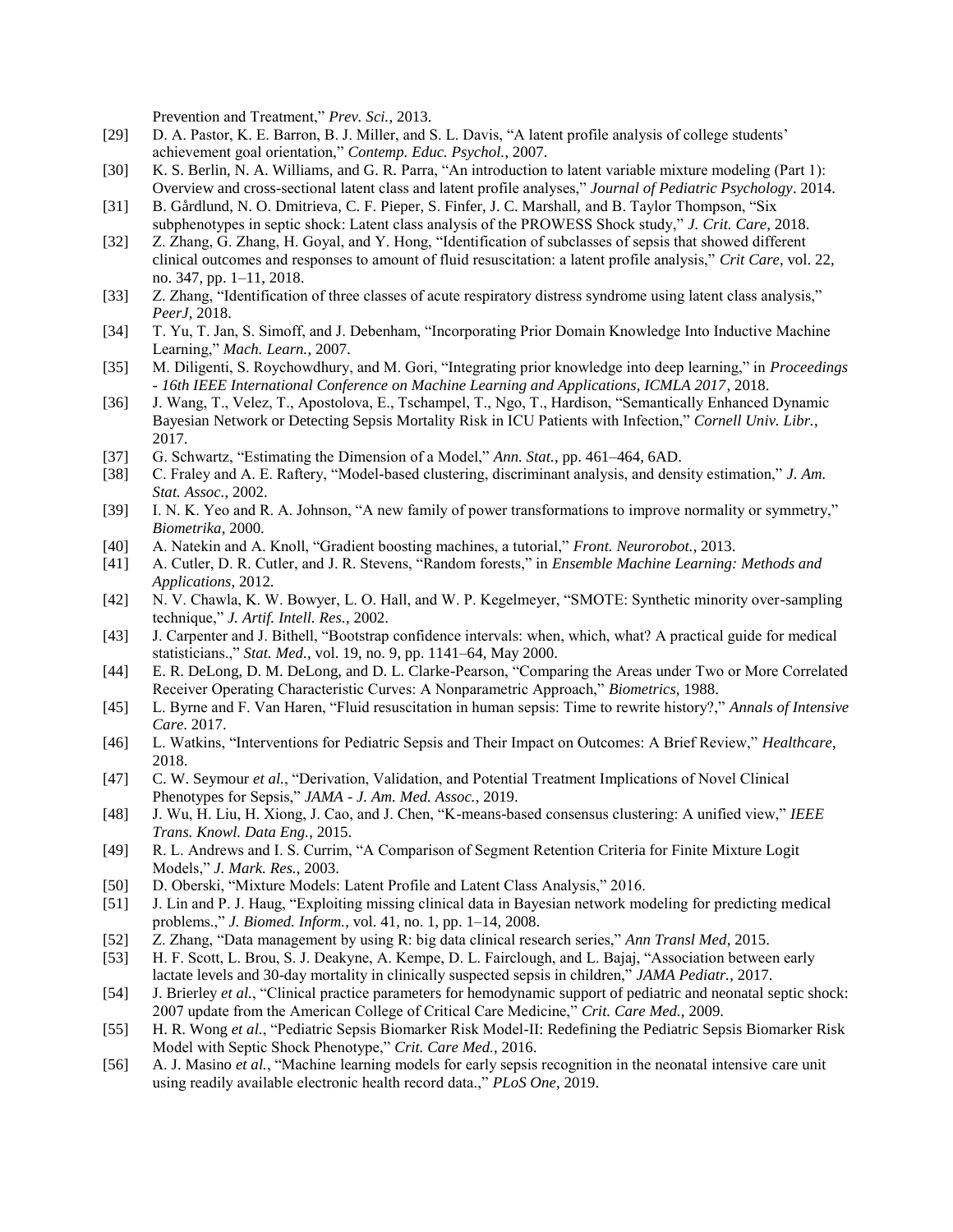# **Appendix**

| <b>Identifier</b> | <b>Distribution</b> | Volume   | <b>Shape</b> | <b>Orientation</b> |
|-------------------|---------------------|----------|--------------|--------------------|
| EH                | <b>Spherical</b>    | equal    | equal        | <b>NA</b>          |
| VII               | <b>Spherical</b>    | variable | equal        | <b>NA</b>          |
| EEI               | Diagonal            | equal    | equal        | coordinate axes    |
| VEI               | Diagonal            | variable | equal        | coordinate axes    |
| <b>EVI</b>        | Diagonal            | equal    | variable     | coordinate axes    |
| <b>VVI</b>        | Diagonal            | variable | variable     | coordinate axes    |
| EEE               | Ellipsoidal         | equal    | equal        | equal              |
| <b>EEV</b>        | <b>Ellipsoidal</b>  | equal    | equal        | variable           |
| <b>VEV</b>        | Ellipsoidal         | variable | equal        | variable           |
| <b>VVV</b>        | Ellipsoidal         | variable | variable     | variable           |
|                   |                     |          |              |                    |
|                   |                     |          |              |                    |

### **Table A1 Identifiers used in Fig.2**

### **Table A2 Variable Importance in predicting phenotypes**

| All phenotypes<br>Importance |                        | Phenotype 1 |                   |             | Phenotype 2            |             | Phenotype 3            |             | Phenotype 4            |             |
|------------------------------|------------------------|-------------|-------------------|-------------|------------------------|-------------|------------------------|-------------|------------------------|-------------|
| rank                         | Variable               | Score       | Variable          | Score       | Variable               | Score       | Variable               | Score       | Variable               | Score       |
| $\mathbf{1}$                 | Age                    | 100         | Age               | 100         | Age                    | 100         | Age                    | 100         | GCS                    | 100         |
| $\overline{2}$               | Creatinine             | 66.93       | Creatinine        | 63.4        | <b>RR</b>              | 58.23       | Creatinine             | 53.37       | FIO <sub>2</sub>       | 45.64       |
| 3                            | <b>INR</b>             | 29.16       | Hematocrit        | 51.7        | <b>Base Deficiency</b> | 29.76       | <b>RR</b>              | 31.44       | Lactic Acid            | 40.37       |
| 4                            | <b>Base Deficiency</b> | 28.13       | INR               | 51.31       | PaO <sub>2</sub>       | 27.43       | <b>INR</b>             | 24.11       | Creatinine             | 15.4        |
| 5                            | pH                     | 27.21       | <b>RR</b>         | 48.41       | HR                     | 20.75       | ALT                    | 19.19       | <b>INR</b>             | 13.67       |
| 6                            | Bicarbonate            | 26.81       | Lactic Acid       | 41.77       | pH                     | 19.73       | <b>HR</b>              | 17.99       | PaO <sub>2</sub>       | 13.57       |
| $\overline{7}$               | AST                    | 24.98       | PTT               | 39.51       | PaCO <sub>2</sub>      | 17.49       | GCS                    | 16.15       | Sodium                 | 7.48        |
| 8                            | Lactic Acid            | 21.73       | Platelet          | 39.45       | <b>INR</b>             | 17.42       | pH                     | 14.99       | PTT                    | 6.49        |
| 9                            | <b>RR</b>              | 19.03       | Temperature       | 32.58       | FIO <sub>2</sub>       | 16.79       | AST                    | 14.08       | Age                    | 4.49        |
| 10                           | Chloride               | 18.97       | HR                | 27.37       | Bicarbonate            | 15.51       | Potassium              | 12.3        | <b>Bilirubin</b>       | 3.99        |
| 11                           | Hematocrit             | 18.38       | <b>DBP</b>        | 26.35       | Bilirubin              | 13.86       | Lactic Acid            | 11.6        | <b>AST</b>             | 1.68        |
| 12                           | ALT                    | 15.94       | Sodium            | 26.33       | Creatinine             | 12.75       | <b>Base Deficiency</b> | 11.31       | DBP                    | 1.67        |
| 15                           | PTT                    | 12.76       | <b>AST</b>        | 23.72       | AST                    | 11.56       | Bicarbonate            | 9.78        | <b>Base Deficiency</b> | 1.57        |
| 16                           | PaCO <sub>2</sub>      | 12.44       | PaCO <sub>2</sub> | 23.32       | Temperature            | 11          | PTT                    | 9.75        | Chloride               | 1.38        |
| 17                           | Bilirubin              | 12.14       | Chloride          | 22.7        | Hematocrit             | 9.93        | Temperature            | 7.32        | Platelet               | 1.2         |
| 18                           | <b>HR</b>              | 10.82       | <b>SBP</b>        | 21.52       | <b>DBP</b>             | 9.14        | PaCO <sub>2</sub>      | 7.05        | Potassium              | 1.05        |
| 19                           | SBP                    | 10.59       | Potassium         | 18.99       | Potassium              | 9.03        | Hematocrit             | 6.74        | <b>RR</b>              | 0.66        |
| 22                           | FIO <sub>2</sub>       | 7.09        | Bilirubin         | 12.71       | ALT                    | 7.51        | Sodium                 | 4.89        | SBP                    | 0.56        |
| 23                           | Glucose                | 7.01        | pH                | 9.91        | Sodium                 | 7.18        | PaO <sub>2</sub>       | 4.71        | Bicarbonate            | 0.53        |
| 24                           | Sodium                 | 3.25        | FIO <sub>2</sub>  | 1.97        | PTT                    | 6.58        | <b>DBP</b>             | 3.75        | <b>HR</b>              | 0.31        |
| 25                           | Potassium              | 1.12        | PaO <sub>2</sub>  | 1.49        | Platelet               | 5.61        | SBP                    | 3.27        | Glucose                | 0.16        |
| 26                           | Temperature            | $\mathbf 0$ | Glucose           | $\mathbf 0$ | Lactic Acid            | $\mathbf 0$ | FIO <sub>2</sub>       | $\mathbf 0$ | Temperature            | $\mathbf 0$ |